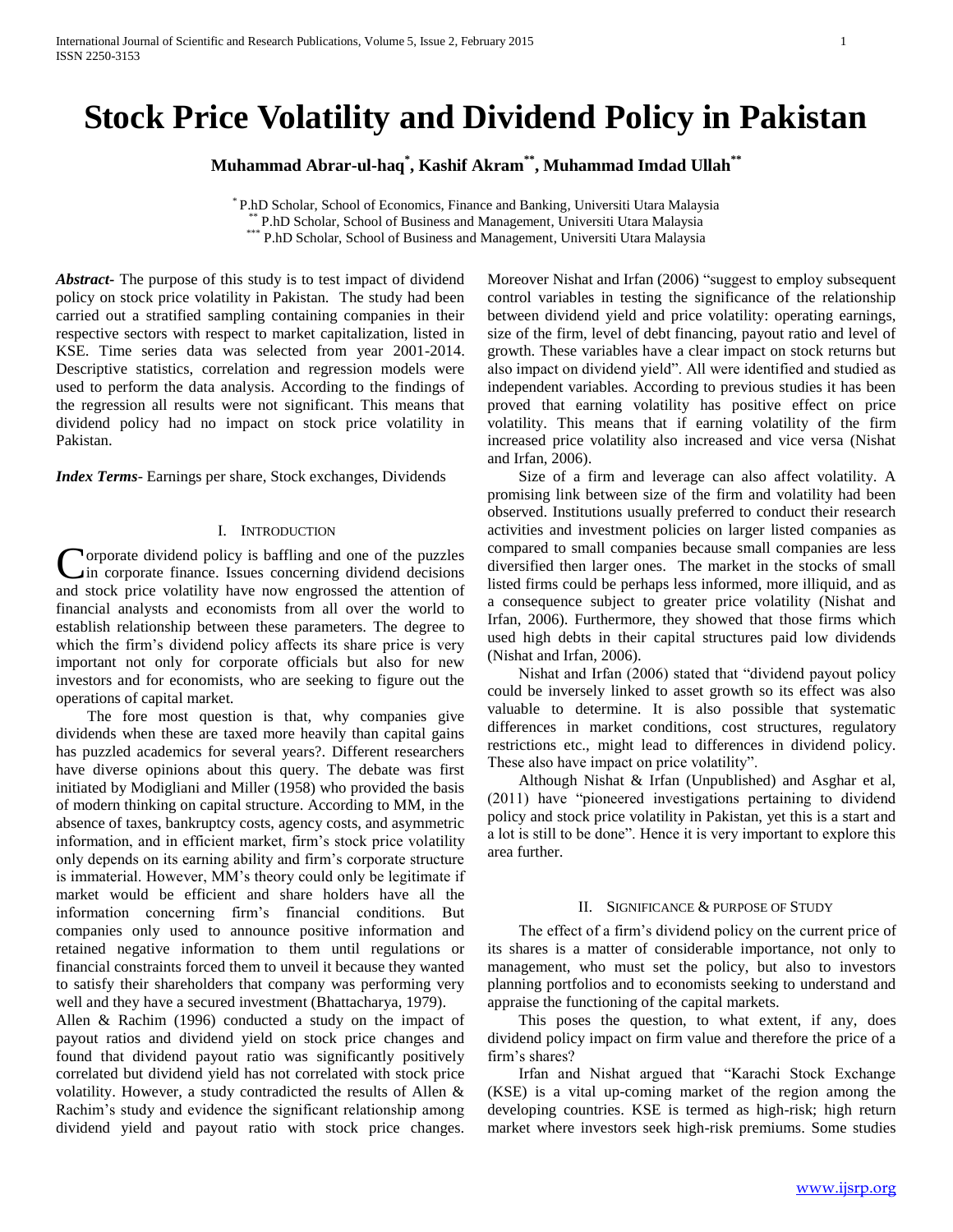have attempted to investigate task of dividend yield and payout ratio in affecting the share prices. It is important to study the impact of dividend policy and stock price risk in the Pakistani context after the introduction of reforms during 1990s, which emphasized more towards openness to foreign investors and competition, led to increase volatility in the market and has reduced the responsiveness of share price volatility to fundamental factors. Reforms in Pakistan in general and specific to dividend policy are; tax sealing on cash dividend, exemption of right and bonus shares from tax, pattern shifting from cash to share dividend and government policy of easing restrictions on transfer of market profits etc".

 KSE is not performing well as its performance is bound to the performance of listed companies and number of investments in stocks of these companies. Currently both macro and micro economic conditions of Pakistan are not good and due to these conditions industries are not performing well and investors are less attractive towards investments in Pakistani companies. Through this research, the researcher is giving information not only to shareholders or investors but also to the business holders that what are the key factors that results in bringing volatility to share prices so that they try to control those factors and bring stability in prices.

 Dividend policy measures are one of the most fundamental factors which can affect the entire makeup of the organization and also managers are very careful in dividend policy decisions. Previous research work is still unable to wrap up the connection between dividend policy measures and stock returns and stated that many other accounting variables also affect dividend policy as well as stock return (Ahmad, & Ullah, 2011). Earlier researches have made a lot of enhancements in understanding the behavior of developed and developing economies stock market returns to dividend policy because dividend policy and stock returns are one of readily available tools for the investors in making investment decision (Irfan and Nishat, 2006). This study is important because the aim of this study is to contribute in, somehow, filling the literature gap by controlling other variables as earning volatility, size of firm and growth in assets; to clarify the relationship of dividend yield and dividend payout ratio with stock price volatility. The main objective of the study is to provide knowledge base to the management, investors and financial institutions of developing economies to analyze the relationship between dividend policy measures and stock returns. And more specifically find out:

- The relationship between dividend yield and stock price volatility.
- The relationship between dividend payout ratio and price volatility.
- Dividend policy measures i.e. dividend yield and payout ratio on share price changes in the long run.

# III. LITERATURE REVIEW

 Asghar, Shah, Hamid, and Suleman (2011); Nishat and Irfan (2006); Rashid and Anisur Rahman (2008) conducted research on dividend policy and stock price volatility. Though their studies covered many aspects and showed significant results yet their studies' results were not compatible with the markets of developed economies. Their study variables were in accordance with developing economies but still it was not true in some parameters regarding to the case in Pakistani equity market. Those parameters might be volatility in prices even at same day etc. Moreover, it lacked in reflecting true firm performance because data selected from company's annual reports might not reflect the true picture of the firm.

 Akdeniz, Salih, & Tulung Ok (2006); Khan, Burton & Power (2010) studies were very comprehensive as for as data collection is concerned but results were weakened due to weak form of efficiency in Pakistani market as past dividends influenced current dividend levels and company's officials in Pakistan always hesitated to announce dividend cuts. Furthermore assumptions about the market efficiency were not correct because stock prices under weak form of efficiency were affected by herd mentality and inexperience investors.

 The strength of Hussainey, Mgbame & Mgbame (2011) study was they used different theories in their literature in support of variables but results showed no difference if earning volatility was considered or not which is not possible because in reality earning volatility has direct and positive impact dividend payout ratio and that ultimately impact price volatility as the higher will be the dividend payout ratio, the less will be the price volatility.

 Stacescu, (2004) examined dividend policies of Switzer land very comprehensively but he focused on one aspect that company were paying dividends in increasing trends but did not focus on possibilities of dividend cuts at time when the managers' reputation would be suffering and if one assumed that managers cared enough about this damages even then explanation should be given for both earnings competency of dividends and the informational content of dividend variability.

 Amidu & Abor, 2006; Renneboog & Trojanowski, 2007; Twaijry 2007 studied payout ratios with different variables. All studies lack facts that what determined the decisions to pay or not to pay dividends in listed firms? What factors determined dividend payout ratio in unquoted firms? And what determine the dividend policy decisions of unquoted companies? They also over looked the fact that growing companies retained a large portion of their income and paid lesser dividends to shareholders. These studies didn't consider factors that might examine to what extent dividend strategy can be affected by culture, economic status, and commercial environment. On the other hand, investors' views concerning their preferences about dividends should also be surveyed which might assist company's corporate governance in establishing good dividend plans.

 Adjasi, (2009); Nazir, Nawaz, Anwar & Ahmed, (2010); Asamoah, (2010); Akbar & Baig, (2010) would not incorporate the impact of industrial output volatility and its effect on stockprice volatility. Furthermore, they conducted research with respect to one frontier but other frontiers and emerging markets should also be considered during this research.

 Khan, Burton & Power, (2011) took 600-plus firms listed on the KSE, were interviewed and only in a few cases were these taped. Nevertheless, the discussion purposely concentrated on those issues where an agreement emerged in order to provide generalizability. In terms of the lack of taping, in each case, the author made detailed notes during and immediately after these discussion but ultimately to remember 100% accurate knowledge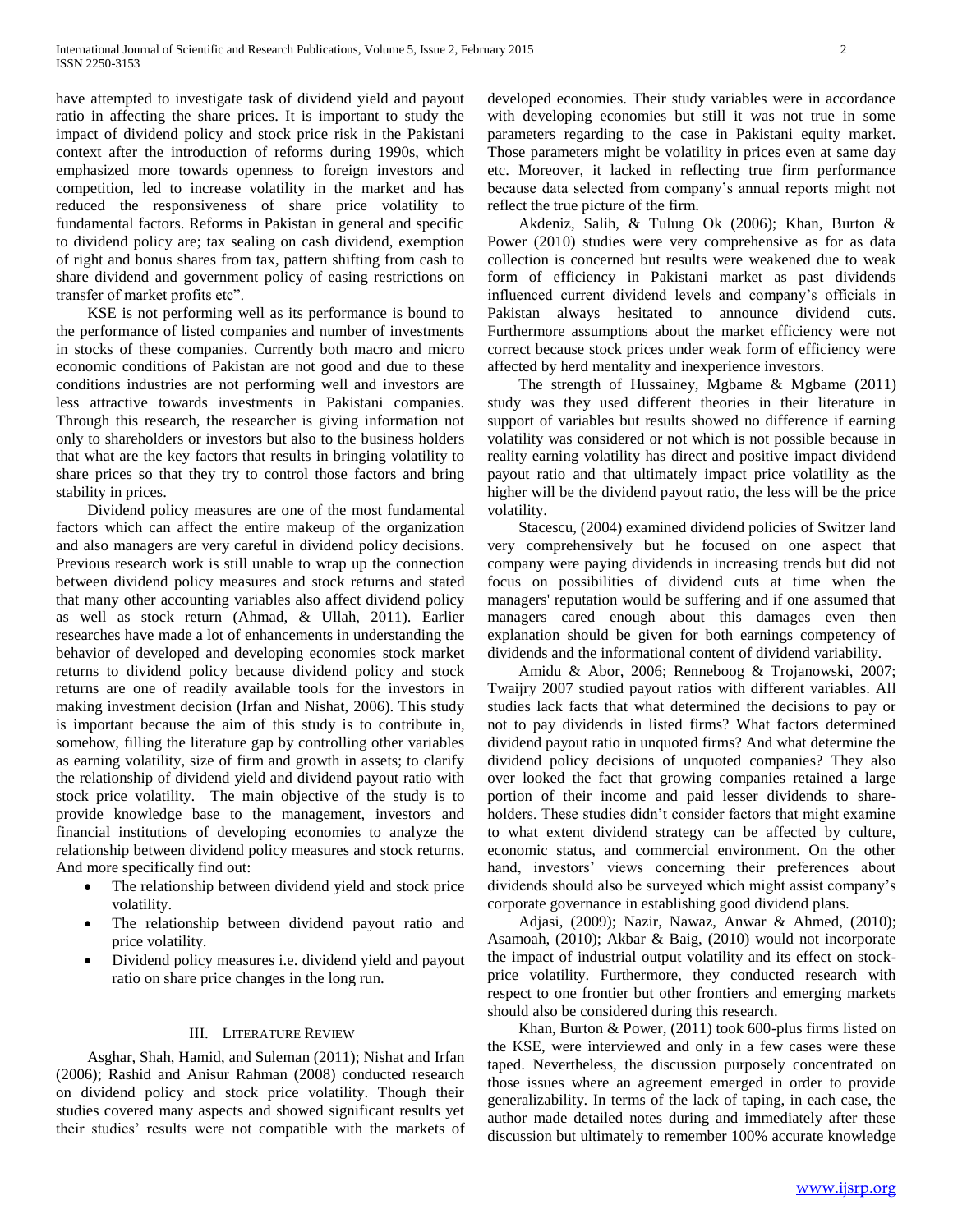of these discussion might not possible. Finally, to acquire detailed and trustworthy evidence of the ownership structure of the interviewed firms wasn't possible as firms were reluctant to give information about their organizational structure.

# **Theoretical/Conceptual Framework**



#### IV. METHODOLOGY

 Cross sectional data is used in the present study. Population frame consists of non-financial major sectors including Food, Textile, Oil and Gas, Construction and Materials, Fixed line Telecommunication and Tobacco listed on KSE-100 index. A stratified random sample of 11 non-financial, listed firms on KSE-100 index for the years 2001 and 2014 has been taken. The sample include lucky cement, Fuji fertilizers, Fuji cement, Karachi Electric Supply company, PTCL, Pakistan tobacco

company limited, Nishat mills, Al-Abbas sugars, Sui-Northern gas, D.G. Khan Cement and Attack petroleum. The study is based on secondary source of data: annual data of sample firms is collected through various sources i.e. "Balance Sheet Analysis" published by "State Bank of Pakistan" and, companies' annual reports and daily stock price data is collected from Business Recorder's and KSE's website and then converted it on annual basis. The unit of analysis is the major entity that is being analyzed in the study. This study's unit of analysis consists of non-financial, listed companies at Karachi stock exchange.

| <b>Variables</b>     | <b>Operational Definitions</b>                                                             |
|----------------------|--------------------------------------------------------------------------------------------|
| <b>PV</b>            | $=$ The annual range of stock prices will be divided by the average of the high and low    |
| (Price Volatility)   | stock prices and then raised to the second power.                                          |
| DY                   | $=$ This variable will be calculated by summing up all the annual cash dividends paid to   |
| (Dividend Yield)     | common stock holders divided by the average market value of the stock in a year.           |
| EV                   | $=$ The standard deviation of the ratio of company's operating earnings before interest    |
| (Earning Volatility) | and tax (EBIT) to total assets will be taken.                                              |
| <b>POR</b>           | $=$ The ratio of company's total dividends to total earnings will be calculated. To do so  |
| (Payout Ratio)       | total dividends and entire cumulative earnings are calculated for each year.               |
| SZ                   | $=$ Firm size will be calculated as the natural logarithm of market value of equity at the |
| (Size)               | beginning of the year.                                                                     |
| ASg                  | $=$ The yearly growth rate will be estimated by taking the ratio of the change in total    |
| (Growth in Assets)   | assets in a year. Then the ratio was averaged over the years.                              |
| DA                   | $=$ The ratio of the sum of all the long-term debt (debt with maturity more than a year)   |
| (Long-term Debt)     | to total assets is taken. An average is taken over all available years.                    |

### **Table 1: Operational Definition of Variables**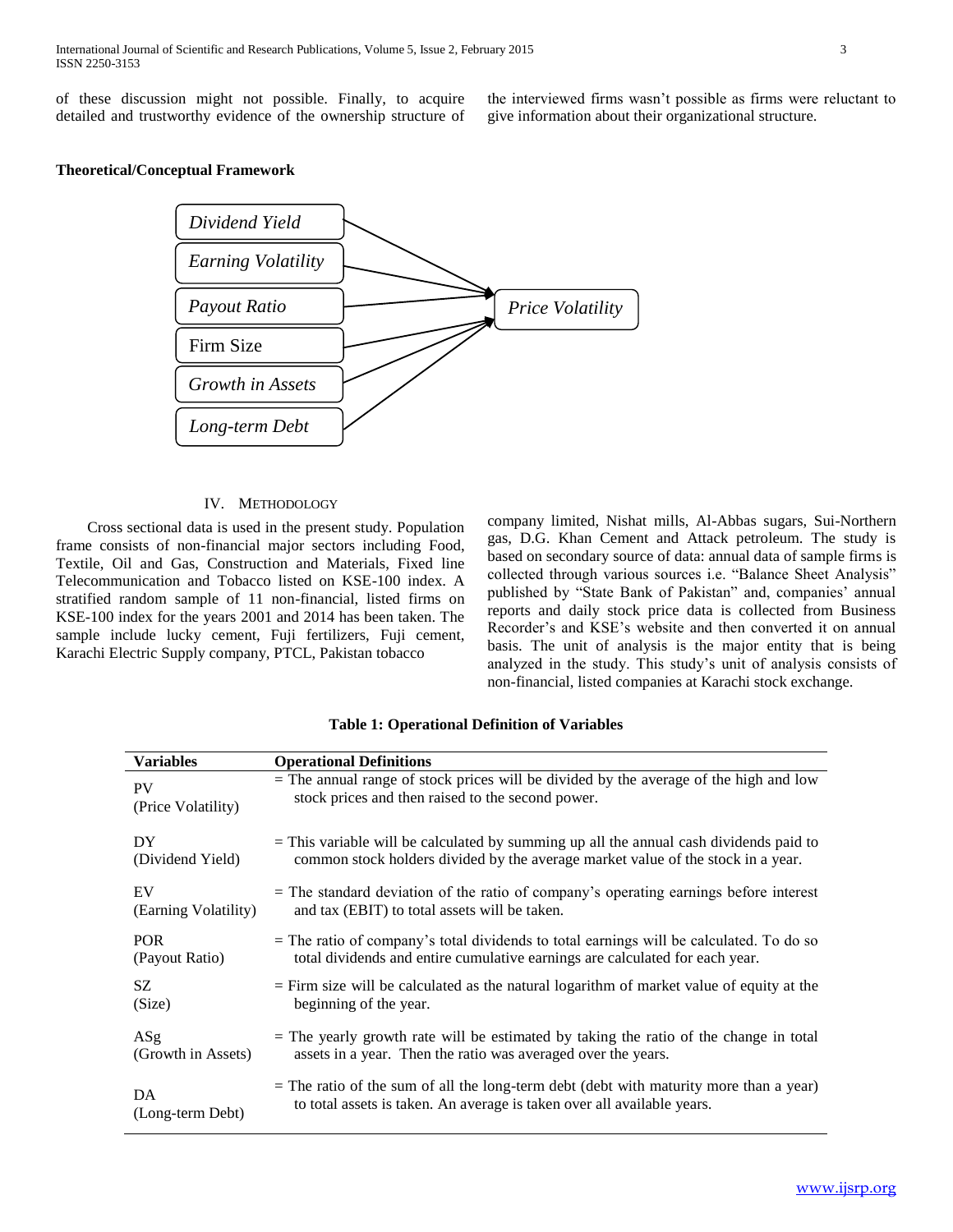two independent variables as well as the control variables using the following regression equation. (Model 2).

### **Model Specifications**

 The actual dependent variable price volatility was regressed resistant to the two main separate variables, dividend yield and payout ratio. This provides some sort of crude test in the relationship between share price volatility and dividend policy using the regression equation in Model 1.

#### **P-Vol** =  $\alpha$ **1** +  $\alpha$  **2D-yieldi** +  $\alpha$  **3Payout**<sub>i</sub> + $\mu$ **i**

 The close relationship between dividend yield and dividend payout percentage may pose a smaller problem as there are a number of factors that will influence both dividend coverage and price volatility. For you to limit these complications, the control variables mentioned above previously earlier were included in the analysis. The dependent adjustable was regressed against the

$$
P\text{-Vol} = \alpha_1 + \alpha_2 D\text{-yield}_i + \alpha_3 Payout_i + \alpha_4 Size_i + \alpha_5Earning_i
$$

$$
+ \alpha_6 Growth_i + \alpha_7 Dett_i + \mu_i
$$

#### V. RESULTS AND DISCUSSION

 The mean value of price volatility (PV) is 0.36 with a 0.75 standard deviation stated in table 1, which means that it remained high volatile during this session. Among the independent variables the mean of earning volatility remained 0.24with 0.07 standard deviation which indicates very little volatility

| Variable           | Mean  | Std. Deviation |
|--------------------|-------|----------------|
| Price volatility   | 0.36  | 0.75           |
| Earning volatility | 0.24  | 0.07           |
| Size               | .22   | .56            |
| Dividend yield     | 91.97 | 42.67          |
| Leverage           | 0.08  | 0.01           |
| Growth             | 0.26  | 0.14           |
| Payout ratio       | 0.54  | 0.08           |

#### **Table 2: Descriptive Statistics**

 Dividend yield has the highest mean and standard deviation among all the variables (*M=91.97 & SD= 42.67)*. While mean and standard deviation of dividend payout remained is 0.54 and 0.08 respectively. On the other hand the mean and standard

deviation of growth in assets is 0.26 and 0.14 respectively. Last variable in the proposed regression model is firm Size having mean value of 0.22 and standard deviation of 0.56. The correlation results are presented in table 2.

# **Table 3: Correlation Matrix**

| <b>Variables</b>   | <b>Price</b><br>volatility | <b>Dividend</b><br>vield | <b>Payout</b><br>ratio | <b>Earning</b><br>volatility | <b>Size</b> | Leverage |
|--------------------|----------------------------|--------------------------|------------------------|------------------------------|-------------|----------|
| Dividend yield     | $-0.31$                    |                          |                        |                              |             |          |
| Payout ratio       | 0.71                       | 0.07                     |                        |                              |             |          |
| Earning volatility | 0.53                       | $-0.78$                  | 0.49                   |                              |             |          |
| <b>Size</b>        | $-0.24$                    | $-0.20$                  | $-0.02$                | 0.05                         |             |          |
| Leverage           | 0.62                       | $-0.84$                  | 0.30                   | $.90*$                       | $-0.24$     |          |
| Growth             | $-0.10$                    | $-0.48$                  | $-0.75$                | $-0.13$                      | $-0.01$     | 0.18     |

Correlation is significant at 0.05 level (two tailed)

 Table 2 shows the correlation between all variables. The strongest correlation exist between earning volatility and leverage (*r=.90\*)* which is also significant at .05, and it indicates both multi-collinearity exists between EV and L as both variables are independent. Dividend yield and leverage are also shows strong but negative correlation (*r=-.84*) which means that with the increase of one variable, other variable will decrease. Moreover, dividend yield and earning volatility are also strongly negatively correlated (*r=-.78*) Earning Volatility and dividend yield shows that companies with volatile earnings pay low

dividends as during analysis many companies in the years of loss usually don't pay dividends which contradicts with the results of Nazir et al' (2010) . Price volatility and payout ratios also shows strong correlation (*r=-.71)* which means that with the increase in payout ratio cause decrease in price volatility. All the remaining variables are indicating weak or medium correlation with each other. As all these results are insignificant so Ho has been accepted. Correlation results of the study are different from results of Nishat and Irfan (unpublished); Nazir et al, (2010). This may be because economic conditions during their study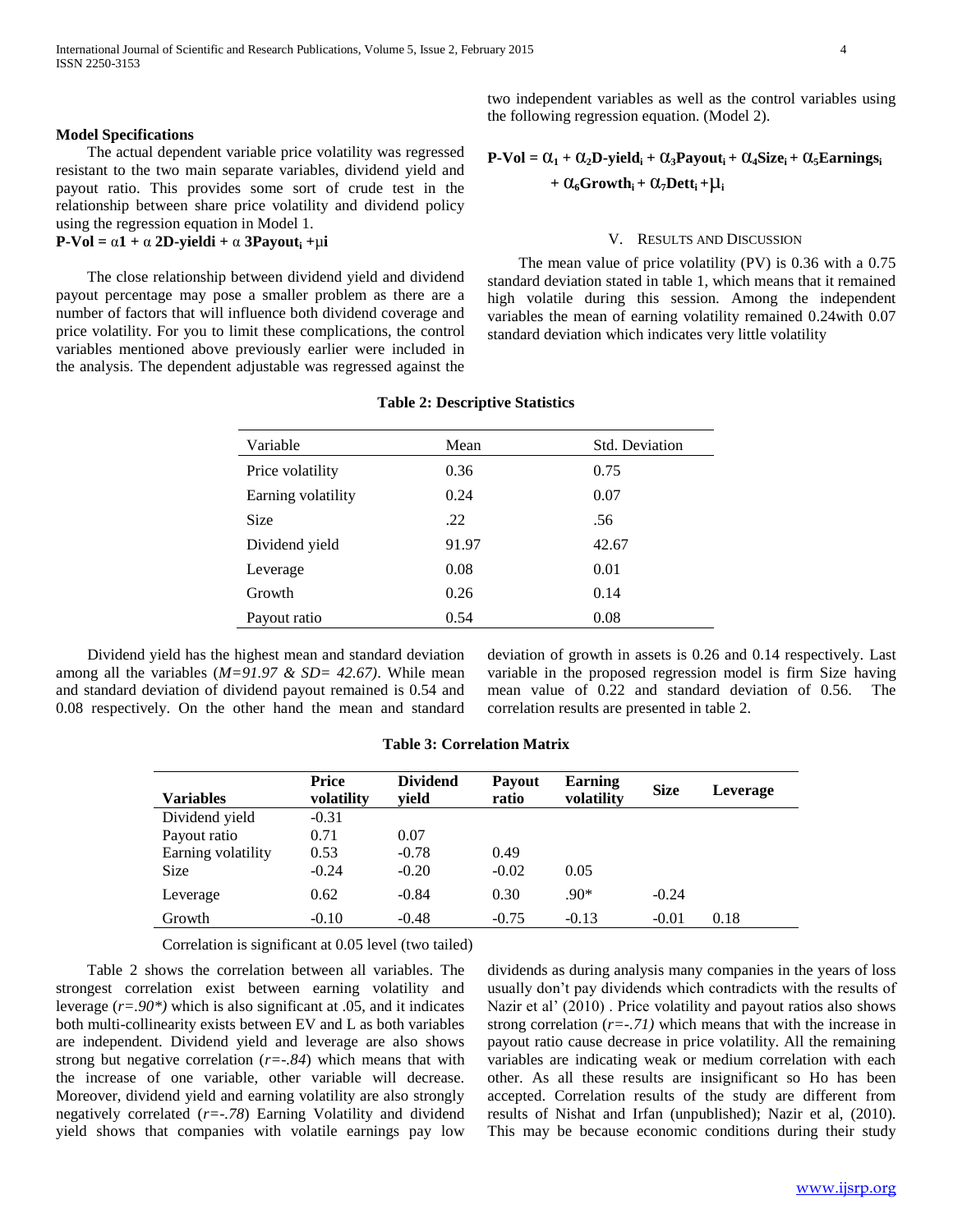period are much better as compared to today's situation. Moreover Nishat and Irfan, (2006) took 20 years time period and Nazir et al, (2010) took 73 companies so this may be the reason behind variability of results as present study takes only 5 year time period from 2006-2010 and 11 companies due to time constraint.

| <b>Variable</b>           | B        | <b>T</b> -Value |  |  |  |  |
|---------------------------|----------|-----------------|--|--|--|--|
| Constant                  | 0.843    | $-1.24*$        |  |  |  |  |
| DY                        | $-0.352$ | $-0.83*$        |  |  |  |  |
| DP                        | 0.731    | $1.73*$         |  |  |  |  |
| R Square $=0.63$          |          |                 |  |  |  |  |
| Adjusted R Square $=0.27$ |          |                 |  |  |  |  |

**Table 4: Econometric Analysis of Model 1.**

The value of  $R<sup>2</sup>$  shows that the independent variable causes 63% variability in dependent variable which means that independent variables have strong impact on dependent variable (See also; Asghar, et al.: 2011). The value of adjusted  $R^2$  shows that these results cannot be generalized because both  $R<sup>2</sup>$  and adjusted  $R^2$  values are not same or near to same. The  $\beta$  tells more than this, it indicated that if one standard deviation predictor variable changes, it effects the dependent variable also in standard deviations. In this particular table, if the DY would

increase by one unit then the PV would increase by  $(-0.35 \times 0.75=$ -.26) which shows that with the increase in DY, PV will decrease. Furthermore, if the DP would increase by one unit then the PY would increase by  $(0.73x0.75= .55)$  which shows that with the increase in DY, PV will also increase. The value of t test indicates that the predictor is making a significant contribution to the model or not. This particular table shows that t value is nonsignificant with means that independent variables are not significantly predicting the dependent variable.

**Table 5: Hierarchical Multiple regression analysis of Model 2.**

| Step           | Variables          | $\beta$ | Std.<br>Error | $\beta$ | t-value | Sig. | 95% Confidence Interval for $\beta$<br>Lower Bound | <b>Upper Bound</b> |
|----------------|--------------------|---------|---------------|---------|---------|------|----------------------------------------------------|--------------------|
| $\mathbf{1}$   | (Constant)         | $-0.26$ | 2.20          |         | $-0.12$ | 0.92 | $-9.72$                                            | 9.20               |
|                | Earning volatility | 5.84    | 6.07          | 0.55    | 0.96    | 0.44 | $-20.29$                                           | 31.97              |
|                | Size               | 0.00    | 0.00          | 0.27    | $-0.48$ | 0.68 | 0.00                                               | 0.00               |
| $\overline{2}$ | (Constant)         | $-1.03$ | 6.27          |         | $-0.16$ | 0.90 | $-80.68$                                           | 78.61              |
|                | Earning volatility | 7.39    | 13.88         | 0.69    | 0.53    | 0.69 | $-168.97$                                          | 183.75             |
|                | Size               | 0.00    | 0.00          | 0.24    | $-0.29$ | 0.82 | 0.00                                               | 0.00               |
|                | Dividend yield     | 0.00    | 0.02          | 0.19    | 0.14    | 0.91 | $-0.30$                                            | 0.30               |
| $\mathbf{1}$   | (Constant)         | $-2.70$ | 2.77          |         | $-0.98$ | 0.43 | $-14.62$                                           | 9.22               |
|                | Leverage           | 40.27   | 33.08         | 0.66    | 1.22    | 0.35 | $-102.07$                                          | 182.62             |
|                |                    |         |               |         |         |      |                                                    |                    |
|                | Growth             | $-1.15$ | 2.91          | 0.21    | $-0.40$ | 0.73 | $-13.66$                                           | 11.36              |
| $\overline{2}$ | (Constant)         | $-7.54$ | 10.28         |         | $-0.73$ | 0.60 | $-138.16$                                          | 123.08             |
|                | Leverage           | 77.79   | 85.85         | 1.27    | 0.91    | 0.53 | $-1013.00$                                         | 1168.57            |
|                | Growth             | 0.32    | 4.71          | 0.06    | 0.07    | 0.96 | $-59.48$                                           | 60.11              |
|                | Dividend yield     | 0.01    | 0.03          | 0.79    | 0.50    | 0.70 | $-0.34$                                            | 0.37               |
| $\mathbf{1}$   | (Constant)         | $-0.26$ | 2.20          |         | $-0.12$ | 0.92 | $-9.72$                                            | 9.20               |
|                | Earning volatility | 5.84    | 6.07          | 0.55    | 0.96    | 0.44 | $-20.29$                                           | 31.97              |
|                | Size               | 0.00    | 0.00          | 0.27    | $-0.48$ | 0.68 | 0.00                                               | 0.00               |
| $\overline{2}$ | (Constant)         | $-2.52$ | 3.69          |         | $-0.68$ | 0.62 | $-49.47$                                           | 44.42              |
|                |                    |         |               |         |         |      |                                                    |                    |
|                | Earning volatility | 2.78    | 7.67          | 0.26    | 0.36    | 0.78 | $-94.64$                                           | 100.19             |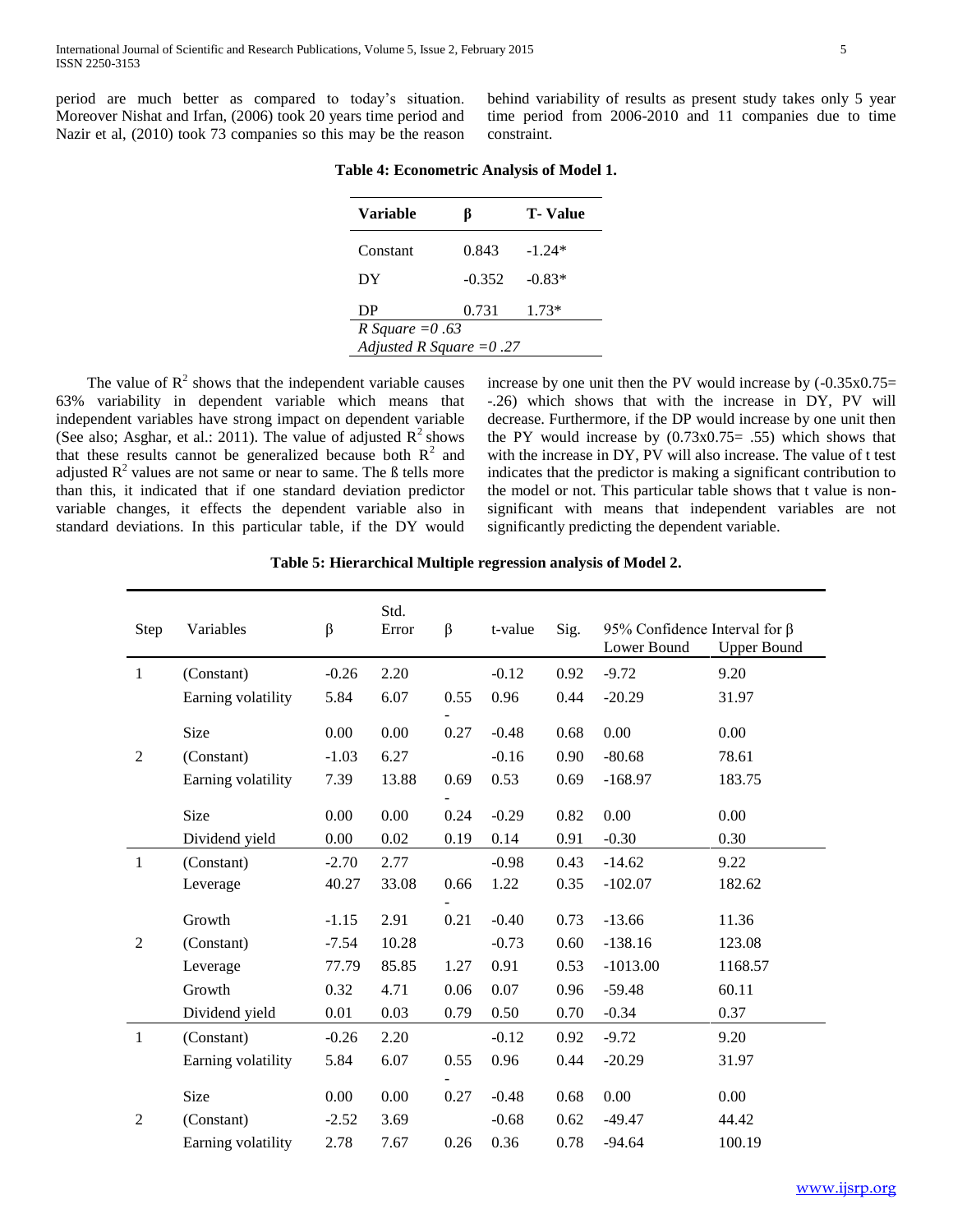|   |              |         |       | -                        |         |      |           |        |
|---|--------------|---------|-------|--------------------------|---------|------|-----------|--------|
|   | <b>Size</b>  | 0.00    | 0.00  | 0.24                     | $-0.39$ | 0.76 | 0.00      | 0.00   |
|   | Payout ratio | 5.33    | 6.58  | 0.58                     | 0.81    | 0.57 | $-78.23$  | 88.89  |
| 1 | (Constant)   | $-2.70$ | 2.77  |                          | $-0.98$ | 0.43 | $-14.62$  | 9.22   |
|   | leverage     | 40.27   | 33.08 | 0.66                     | 1.22    | 0.35 | $-102.07$ | 182.62 |
|   |              |         |       | $\overline{\phantom{0}}$ |         |      |           |        |
|   | growth       | $-1.15$ | 2.91  | 0.21                     | $-0.40$ | 0.73 | $-13.66$  | 11.36  |
| 2 | (Constant)   | $-8.58$ | 1.92  |                          | $-4.48$ | 0.14 | $-32.93$  | 15.77  |
|   | leverage     | $-0.03$ | 16.59 | 0.00                     | 0.00    | 1.00 | $-210.84$ | 210.79 |
|   | growth       | 5.48    | 2.12  | 1.02                     | 2.59    | 0.23 | $-21.44$  | 32.39  |
|   | payout ratio | 13.62   | 3.74  | 1.48                     | 3.65    | 0.17 | $-33.84$  | 61.08  |

 The values in the above table show that dividend yield is not contributing a significant change in outcome variable. This can be interpreted with the value of t which is  $(t=-.14)$  Also the p values of model 1 and model 2 are insignificant which is also explaining that the addition of third predictor i.e. Dividend yield is not significantly contributing in predicting the outcome i.e. price volatility. The values of standardized ß of dividend yield shows that increase in one standard deviation  $(SD = 42.67)$ increases the outcome variable by (.19x.75=.14) standard deviations. The values in the above table show that payout ratio is contributing significant change in outcome variable. This can be interpreted with the value of t which is (*t=-.81*). The p values of model 1 and model 2 are insignificant which is explaining that the addition of third predictor i.e. payout ratio is not significantly contributing in predicting the outcome i.e. price volatility. The values of standardized ß of payout ratio shows that increase in one standard deviation  $(SD = .08)$  increases the outcome variable by (.58x.75=.44) standard deviations. The confidence intervals in the above tables showed that none of the results can be generalized to the population as values of lower and upper bound is significantly different from each other.

#### VI. CONCLUSION

 The present study is conducted to investigate the affect of corporate dividend policy on stock price volatility. A sample of 11 firms from KSE is inspected for the period of five years from 2001-2014. The experiential estimation is based upon a regression analysis between the dividend policy and stock price volatility along with controlled variables of size, leverage, growth and earning. The results of present study consider the previous studies of Allen and Rakhim (1996); Nishat and Irfan (2006); Asghar et al, (2011) and Nazir et al (2010) and figured dependency of price volatility on various other variables is site specific but additionally depends on the actual structure of current market. The stable along with efficient markets are easy to predict but the actual markets, where high discuss price fluctuations exists then it can be difficult to layout a model which could forecast the price ranges and returns in the more accurate method. In present study results showed that dividend yield, earning volatility, leverage, payout ratio, size and growth in asset have no relationship with price volatility because the data taken was very small as compared to previous studies, i.e. Nazir et al. (2010); Nishat and Irfan (2006) . Moreover some data was also

missing and it was not present in KSE and specific company's site which may also affect results. Time constraint is also one of the limitations of this study. This work can further be extended by analyzing the large firms, with large sample size and by including diverse aspects or dimensions.

#### **REFERENCES**

- [1] Adjasi, C. K. D. (2009), Macroeconomic uncertainty and conditional stockprice volatility in frontier African markets: Evidence from Ghana. The Journal of Risk Finance, 10(4), 333-349.
- [2] Ahmad, W., & Ullah, S. (2011). Predictability power of firm´s performance measures to stock returns: A comparative study of emerging economy and developed economies stock market behavior. Karlstad Business School, Master's thesis of business administration.
- [3] Akbar, M., & Baig, H. H. (2010). Reaction of stock prices to dividend announcements and market efficiency in Pakistan. The Lahore Journal of Economics 15(1), 103-125.
- [4] Akdeniz, L., Salih, A., & Ok, S. (2007). Are stock prices too volatile to be justified by the dividend discount model? Physica A, 376 433-444. doi:10.1016/j.physa.2006.10.097.
- [5] Allen, D. E., & Rachim, V. S. (1996)" Dividend policy and stock price volatility: Australian evidence." Applied Financial Economics, 6, 175-188.
- [6] Amidu, M., & Abor, J. (2007). Determinants of dividend payout ratios in Ghana. Journal of Risk Finance. 7(2), 136-145.
- [7] Asghar, M., Shah, S., Z. A., Hamid, K., & Suleman, M. T. (2011). Impact of dividend policy on stock price risk: Empirical evidence from equity market of Pakistan. Far East Journal of Psychology and Business, 4(1), 45- 52.
- [8] Asamoah, G. N., (2010). Impact of dividend announcement on share price behavior on Ghana. Journal Of Business And Economic Research, 8(4), 47- 58.
- [9] Bhattacharya, S. (1979), Imperfect information, dividend policy, and 'the bird-in-hand' fallacy. Bell Journal of Economics, 10 (1), 259-270.
- [10] Fama, E. F., & French, K. R. (1992). The cross-section of expected stock returns. The Journal of Finance, XLVII (2) 427-465.
- [11] Hussainey, K., Mgbame, C. O., & Mgbame, A. M. C. (2011). Dividend policy and share price volatility: UK evidence. The Journal of Risk Finance, 12(1), 57-68.
- [12] Khan, N. U., Burton, B. M., Power, D. M. (2010). Managerial views about dividend policy in Pakistan. Managerial Finance, Vol. 37(10), 953 – 970. DOI 10.1108/03074351111161600.
- [13] Modigliani, M. H., & Miller, F. (1961). Dividend policy, growth, and the valuation of shares. The Journal of Business, 34(4), 411-433.
- [14] Mollah, S. (2011). Do emerging market firms follow different dividend policies? Empirical investigation on the pre- and post-reform dividend policy and behavior of Dhaka Stock Exchange listed firms. Studies in Economics and Finance, 28(2), 118-135.
- [15] Nazir, M. S., Nawaz, M. M., Anwar, W., Ahmed, F. (2010). Determinants of stock price volatility in Karachi stock exchange: The mediating role of